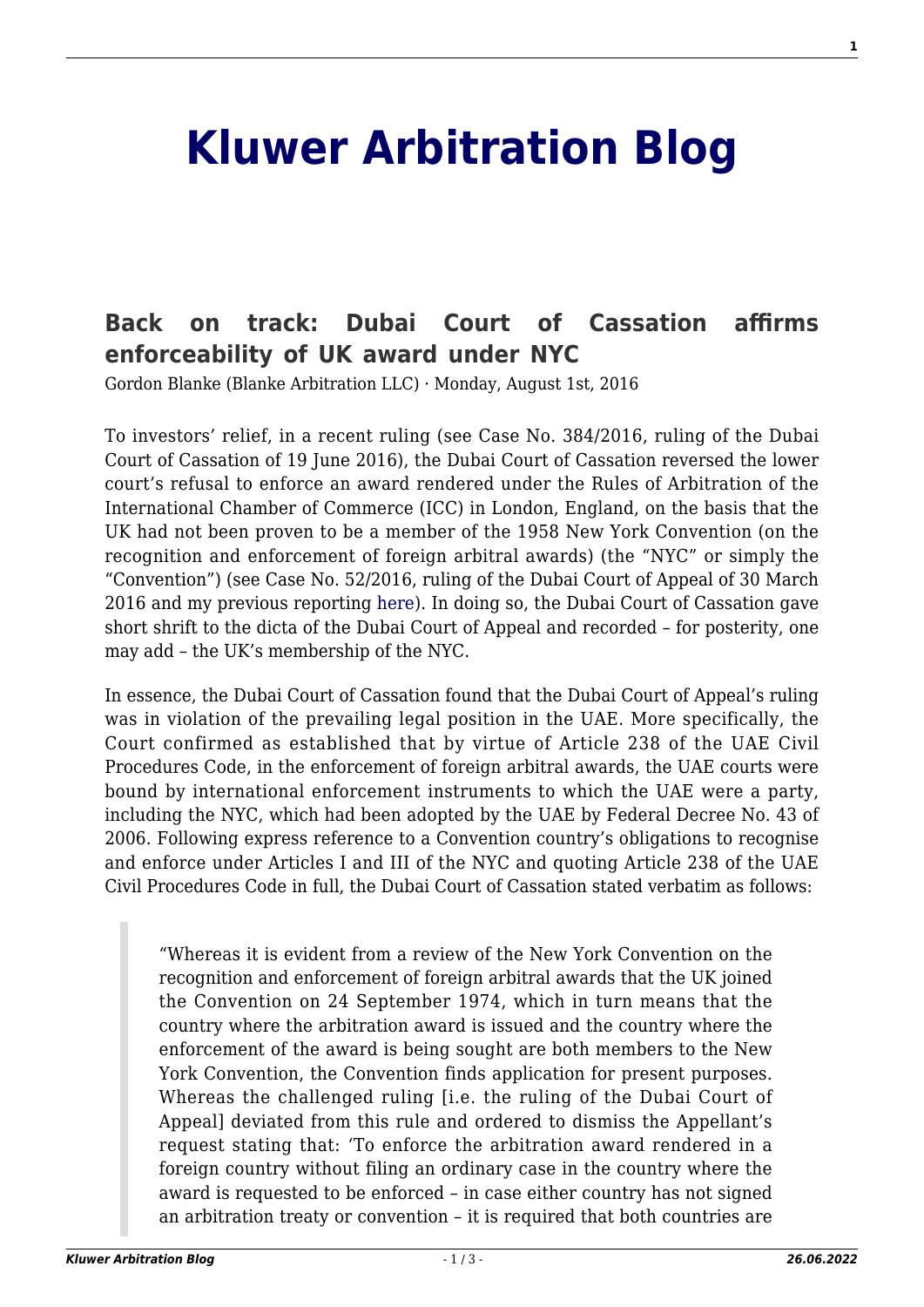members of New York Convention on the recognition and enforcement of foreign arbitral awards of 1958 […], and that the UAE have signed the New York Convention by virtue of the Federal Decree No. 43 of 2006; however, the documents submitted in evidence do not refer to Britain as "the country where the arbitration award is issued".' Considering that the UAE is a Convention country and that the UK signed the NYC in 1975, the challenged ruling misapplies and hence violates the law, inviting its reversal." (my translation)

If a criticism can be made of the Dubai Court of Cassation's ruling, it is that it does not give full force to the wide enforcement obligations imposed on the UAE and its courts by the fact that the UAE did not enter into a reservation of reciprocity under the NYC and are therefore obliged to recognise and enforce within the terms of the NYC any foreign award irrespective of its country of origin, whether Convention or non-Convention. The wording of the Dubai Court of Cassation appears to make recognition and enforcement under the Convention conditional upon Convention membership of the country of origin of the award whose enforcement is being sought. Strictly speaking, this is incorrect for the reasons stated above. This being said, to date, this particular issue has not arisen for determination before the UAE courts and will have to wait for a future opportunity to be resolved.

## **Profile Navigator and Relationship Indicator**

Offers 6,200+ data-driven arbitrator, expert witness and counsel profiles and the ability to explore relationships of 13,500+ arbitration practitioners and experts for potential conflicts of interest.

[Learn how](https://www.wolterskluwer.com/en/solutions/kluwerarbitration/practiceplus?utm_source=arbitrationblog&utm_medium=articleCTA&utm_campaign=article-banner) **[Kluwer Arbitration Practice Plus](https://www.wolterskluwer.com/en/solutions/kluwerarbitration/practiceplus?utm_source=arbitrationblog&utm_medium=articleCTA&utm_campaign=article-banner)** [can support you.](https://www.wolterskluwer.com/en/solutions/kluwerarbitration/practiceplus?utm_source=arbitrationblog&utm_medium=articleCTA&utm_campaign=article-banner)

*To make sure you do not miss out on regular updates from the Kluwer Arbitration Blog, please subscribe [here](http://arbitrationblog.kluwerarbitration.com/newsletter/). To submit a proposal for a blog post, please consult our [Editorial Guidelines.](http://arbitrationblog.kluwerarbitration.com/editorial-guidelines/)*